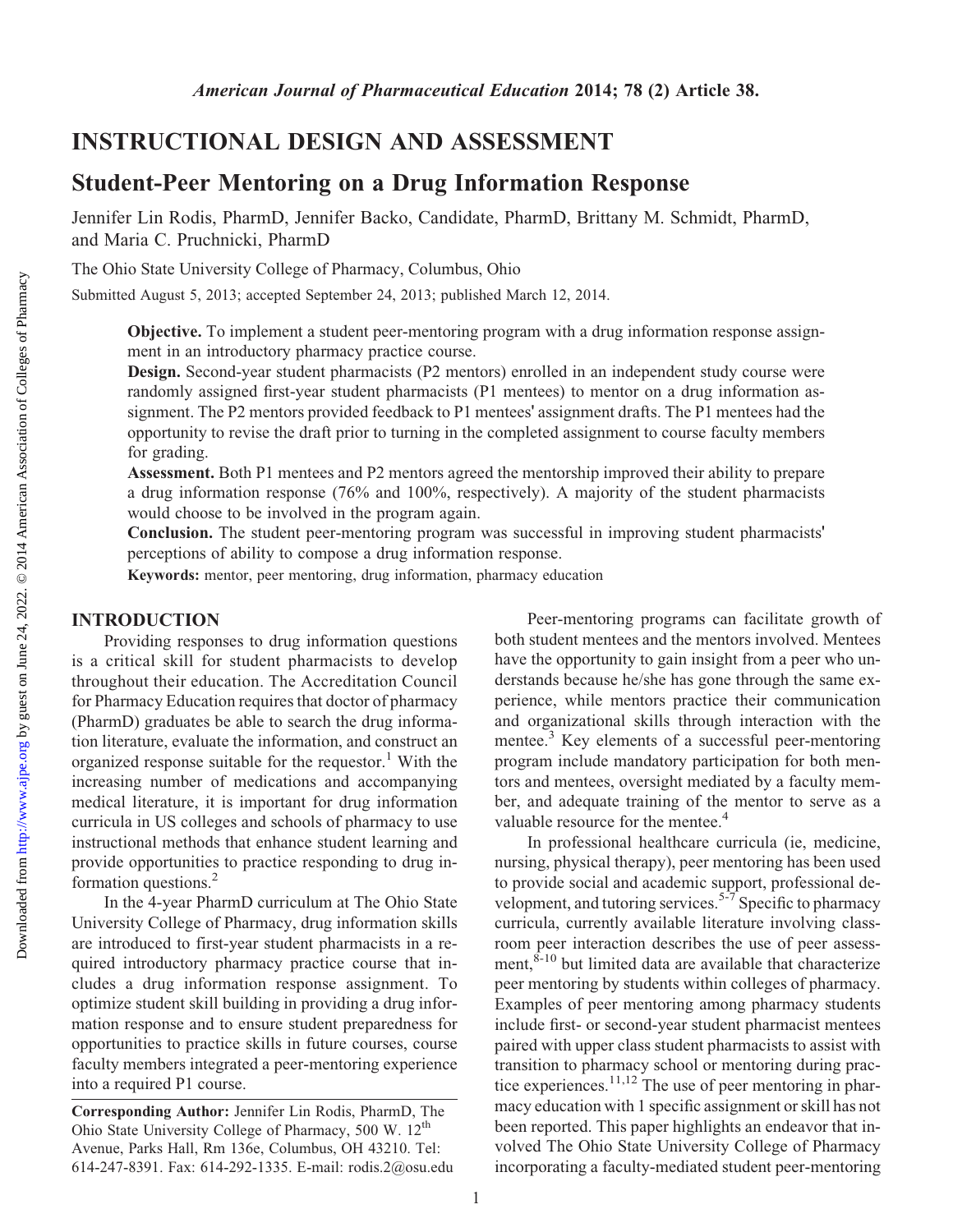program into a required, introductory pharmacy practice course to foster the development of drug information skills in first- and second-year student pharmacists.

### **DESIGN**

This study was determined to be exempt from IRB approval by The Ohio State University. The P2 mentors were recruited via an e-mail sent to all P2 student pharmacists by course faculty members inviting participation for 1 hour of independent study credit. All P2 student pharmacists who enrolled in the independent study course were included in the study. The P2 mentors attended a training session delivered by course faculty members; this was a 2-hour interactive session timed prior to the start of the academic term. During this session, P2 mentors were provided an overview of the experience, a definition of student roles and responsibilities, and a timeline. Instruction on strategies for providing formative feedback and for addressing plagiarism was also provided. During the training session, P2 mentors practiced giving feedback via written comments on an example drug information response and sample evaluation rubric, and engaged in discussions on plagiarism and professional writing. Training sessions were evaluated by P2 mentors to provide feedback to course faculty members.

At the beginning of the introductory pharmacy practice course, P1 student pharmacists received instruction on accessing drug information resources, prioritizing relevant information, and formulating a response to a drug information question. To apply this knowledge, P1 student pharmacists researched and composed a formal written

response to an individually assigned drug information question that counted approximately 30% of their overall grade for the course. The P1 mentees submitted their first draft of the paper to a dropbox within the university's online course management system, then course faculty members e-mailed the P1 mentee papers to randomly assigned P2 mentors. Each P2 mentor was assigned several P1 mentee drug information papers, typically 5 to 8. The P2 mentors were given 10 days to provide written, formative feedback to each of their P1 mentees using the same grading rubric that course faculty members would use to assign a final grade. During the 10-day period, P2 mentors had an opportunity to ask course faculty members for assistance or additional guidance with their reviews if needed; course faculty members set aside specific office hours for this purpose.

The P2 mentors typically communicated their feedback to the individual P1 mentee students via e-mail. Mentor-mentee pairs could also elect to meet or communicate via e-mail to discuss the drafts further; this was optional and was decided independently by each P1 mentee and P2 mentor pair. The P1 mentees were given 2 weeks to revise their paper based on their mentor's feedback prior to final submission to course faculty members for grading (Table 1).

The P2 mentors completed 2 journaling reflection activities. The first journaling activity captured the thoughts of P2 mentors after their training, but prior to participating in any student peer-mentoring activities. This journaling activity invited P2 mentors to reflect upon their personal expectations for the experience, especially

| Week    | <b>Mentee Tasks (First-Year)</b><br><b>Student Pharmacists)</b> | <b>Mentor Tasks (Second-Year</b><br><b>Student Pharmacists)</b> | <b>Course Topics</b>                                           |
|---------|-----------------------------------------------------------------|-----------------------------------------------------------------|----------------------------------------------------------------|
|         | Assigned drug information question                              | Training session and first journaling<br>reflection due         | Course overview and responding to<br>drug information requests |
| 2       |                                                                 |                                                                 | Accessing drug information<br>resources                        |
| 3       |                                                                 |                                                                 | Professional communication                                     |
| 4       |                                                                 |                                                                 | Clinical literature assessment                                 |
| 5       | First draft due to P2 mentor                                    | Received P1 mentees' drafts                                     | Clinical literature assessment                                 |
| 6       |                                                                 | Open session to consult with course<br>faculty for assistance   | Clinical literature assessment                                 |
|         |                                                                 | Written feedback due to P1 mentees                              | Preparing a journal club and using<br>the evidence             |
| $\,8\,$ |                                                                 |                                                                 | Using the evidence                                             |
| 9       | Final draft due to course faculty                               |                                                                 | Medication errors and evidence<br>based medicine               |
| 10      |                                                                 | Second journaling reflection due                                | Final exam review and Final<br>examination                     |
| 11      | Course evaluation survey due                                    | Course evaluation survey due                                    |                                                                |

Table 1. Timeline for a Student Peer-Mentoring Program Implemented in a Required Pharmacy Practice Experience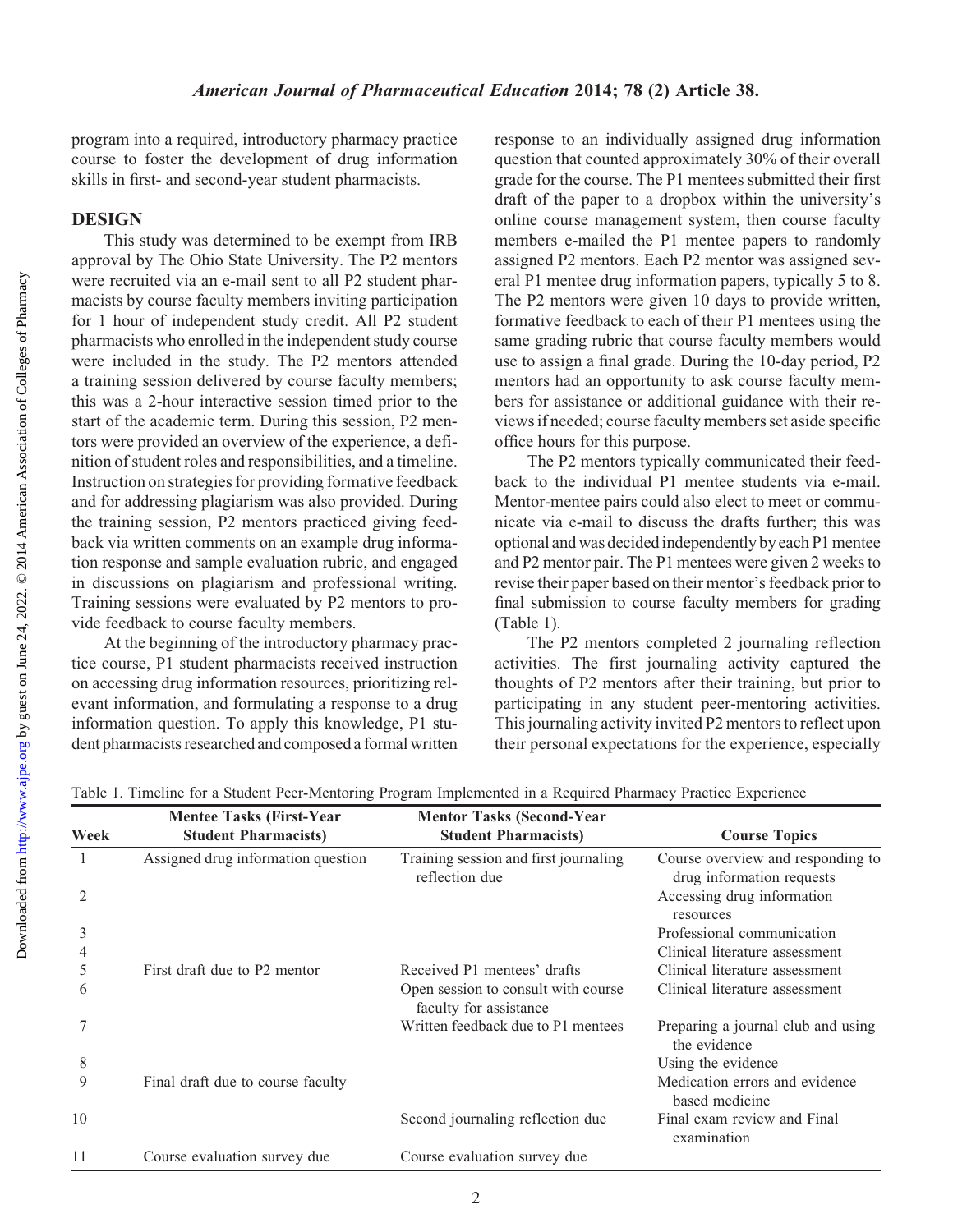in relation to the mentoring relationship, and to detail both their hopes and concerns regarding the student peer-mentoring experience. The second journaling activity was completed after the P2 mentors reviewed the P1 mentees' responses. This journaling activity asked P2 mentors to describe what went well, what was difficult and/or surprising, how they would use this experience in the future, and if this experience sparked a desire for additional teaching experiences.

#### EVALUATION AND ASSESSMENT

We looked at 2 dimensions to evaluate the success of the student peer-mentoring program: (1) P1 mentee and P2 mentor perceptions on how the student peer-mentoring program improved P1 student pharmacists' drug information response, and (2) how the student peer-mentoring program impacted P2 mentors' perceptions of their own ability to write future drug information responses. We assessed the aforementioned dimensions using separate online surveys, one for P1 mentees and the other for P2 mentors, that asked questions about the experience. Responses were gauged using a 5-point Likert scale (1=strongly disagree to 5=strongly agree). The survey instruments gathered additional information, including participants' evaluation of the training session and demographics related to workload for P2 mentors.

Data from 2008-2011 were aggregated and a retrospective review of P1 mentees' and P2 mentors' course evaluation survey responses and P2 mentor reflections was conducted. Online survey responses were submitted anonymously, and P2 mentors' journal reflections were downloaded and de-identified prior to assessment for thematic content. Open-ended journal responses were reviewed by 2 study investigators and assigned to emerging categories after consensus among the investigators.

During the evaluation period, 521 P1 student pharmacists in 4 student cohorts completed the introductory drug information course (range 123-129 student pharmacists per year). Four hundred fifty-nine P1 mentees (88.1%) completed the course evaluation. Seventy-two P2 mentors (range 12-24 per year) participated in the independent study course, with 64 (88.9%) completing the course evaluation. To obtain an assessment of the P2 mentor task load, mentors were asked to report the number of drug information responses they personally reviewed, as well as the cumulative amount of hours they spent on their review. Demographics were analyzed using descriptive statistics and are described in Table 2.

The P1 mentees and P2 mentors agreed that participation in the student peer-mentoring experience improved their ability to prepare a drug information response (76% and 100%, respectively). Similarly, P1 mentees and P2

Table 2. Demographics of Second-Year Student Pharmacists Who Served as Student-Peer Mentors

| Demographic                   | No. $(\% )$ |
|-------------------------------|-------------|
| Gender                        |             |
| Female                        | 43 (67)     |
| Male                          | 21 (33)     |
| Age, y                        |             |
| $18 - 21$                     | 1(2)        |
| $22 - 25$                     | 49 (76)     |
| $26 - 29$                     | 9(14)       |
| 30-39                         | 5(8)        |
| Prior experience providing    | 18 (28)     |
| formative feedback/evaluating |             |
| student performance           |             |
| Task Load                     |             |
| Number of responses reviewed  |             |
| $\leq 4$                      | 13(20)      |
| $5 - 6$                       | 6(10)       |
| $7 - 8$                       | 32 (50)     |
| >8                            | 13 (20)     |

mentors agreed that the mentorship improved the P1 students' grade on the response (65% and 91%, respectively). Overall, the P2 mentor training sessions were perceived positively by a majority of P2 student pharmacists (Table 3). A majority of the student pharmacists would choose to be involved in the program again (79% vs100%).

Seventy P2 mentors (97.2%) completed the first journaling activity, and 67 P2 mentors (93.1%) completed the second journaling activity. Upon reviewing the P2

Table 3. Evaluation of Training Session by Second-Year Student Pharmacists Who Served as Student-Peer Mentors to First-Year Student Pharmacists<sup>a</sup>

| <b>Topic</b>                         | <b>Agree or Strongly</b><br>Agree, No. (%) |  |
|--------------------------------------|--------------------------------------------|--|
| Roles and responsibilities of        | 60(94)                                     |  |
| P1 mentee                            |                                            |  |
| Roles and responsibilities of        | 63 (98)                                    |  |
| P <sub>2</sub> mentor                |                                            |  |
| Roles and responsibilities of course | 61 (95)                                    |  |
| faculty                              |                                            |  |
| Formative vs. summative feedback     | 58 (91)                                    |  |
| handout and discussion               |                                            |  |
| Feedback using course rubric         | 60(94)                                     |  |
| Plagiarism resources and             | 53 (83)                                    |  |
| information handout                  |                                            |  |
| Plagiarism examples                  | 50 (78)                                    |  |
| Plagiarism discussion                | 56 (88)                                    |  |

<sup>a</sup> Based on 5-point Likert scale (1=Strongly disagree, 5=Strongly agree).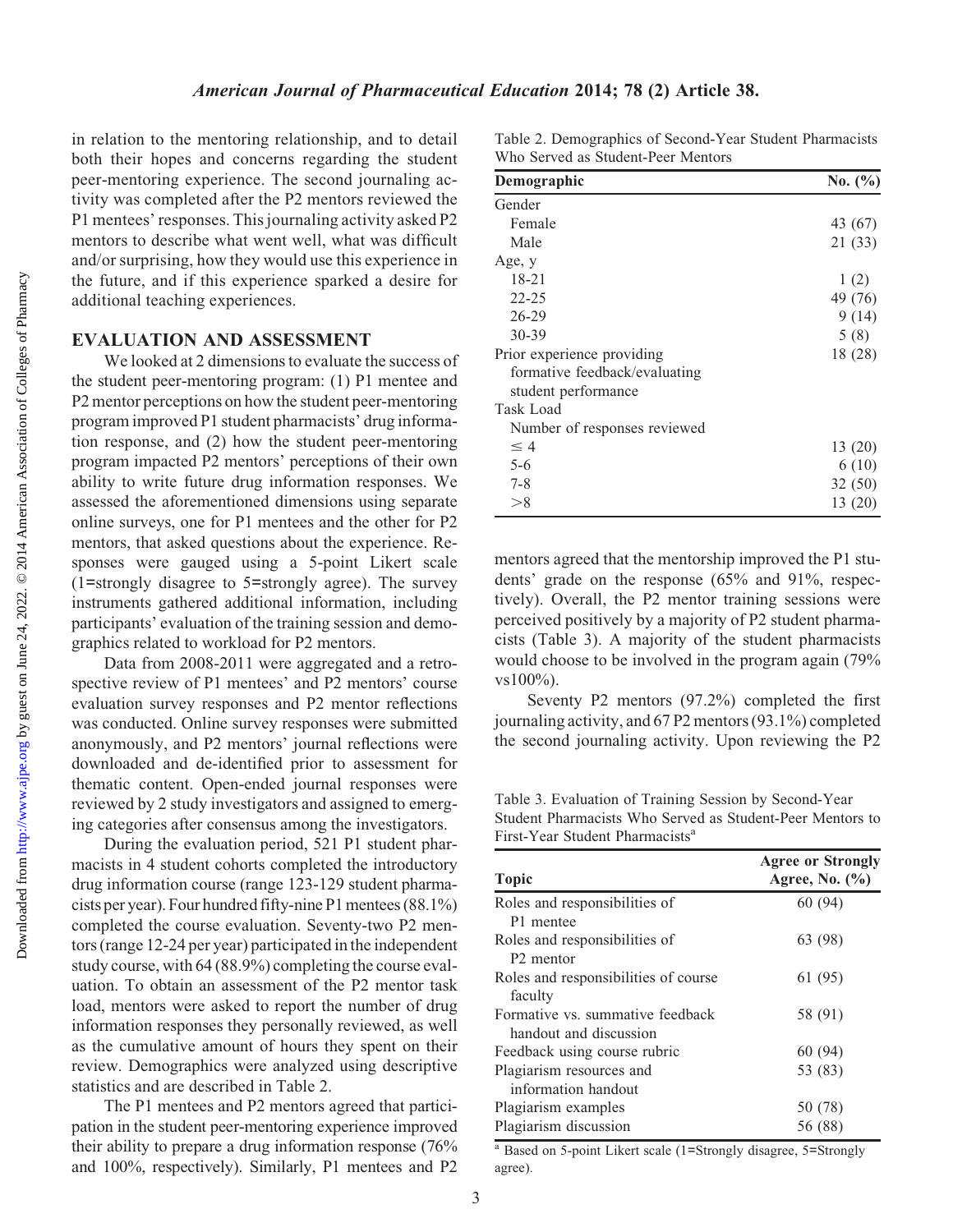mentors' written reflections, we identified common themes and categorized student responses (Table 4). Results of this study showed overall positive impacts for P2 and P1 student pharmacists engaged in this peer-mentoring experience.

#### DISCUSSION

In this example of peer mentoring of P1 student pharmacists by P2 student pharmacists, the focus was on a specific set of skills and affiliated with 1 required drug information response assignment. In using this assignment-based approach, course faculty members were able to evaluate the impact on student pharmacists' perceptions of skill development and opinions of the experience, gathered through submission of a survey instrument and written reflections.

The P1 mentees and P2 mentors responded positively regarding skill development in composing a drug information response (76% and 100%, respectively). The skills needed to respond to a drug information request are important for all future pharmacists. Continued growth and development of these skills throughout pharmacy school is integral to success in the classroom, during introductory and advanced pharmacy practice experiences, and as practicing pharmacists. The findings in this experience support the use of student-peer mentoring to enhance perceived skill

Table 4. Themes Identified From Second-Year Student Pharmacist Mentors' Written Journaling Reflections

| Theme                                       | No. $(\% )$ |  |
|---------------------------------------------|-------------|--|
| First journaling activity themes (prior to  |             |  |
| mentoring activities)                       |             |  |
| Desire for mentor-mentee relationship       | 22 (31)     |  |
| beyond the drug information project         |             |  |
| Interest in pursuing teaching in the future | 19(27)      |  |
| Concern over his/her own ability in drug    | 12(17)      |  |
| information assessment and                  |             |  |
| understanding                               |             |  |
| Concern of evaluating a sub-par draft/not   | 11 (16)     |  |
| a lot of time put into draft                |             |  |
| Second journaling activity themes (after    |             |  |
| mentoring activities)                       |             |  |
| Received poor response(s) that created      | 30(45)      |  |
| uncertainty of how to evaluate the draft    |             |  |
| appropriately                               |             |  |
| Mentor-mentee relationship beyond the       | 28 (42)     |  |
| project was less than expected              |             |  |
| Felt more confident about future ability to | 26 (39)     |  |
| provide/answer drug information             |             |  |
| questions in the future                     |             |  |
| Evaluator commented that this particular    | 8(12)       |  |
| independent study gave him/her an           |             |  |
| interest in precepting and/or teaching in   |             |  |
| the future                                  |             |  |

development by both the student mentors and mentees. In addition, 65% of P1 mentees and 91% of P2 mentors agreed that student-peer mentoring increased the likelihood of P1 students receiving a higher grade.

The most commonly cited challenge experienced by P2 mentors related to dealing with poor quality P1 mentee responses (45%). Course faculty members addressed this by scheduling dedicated office hours midway through the evaluation period during which P2 mentors could share concerns with them and receive guidance on providing feedback to P1 mentees on their papers. These sessions yielded valuable conversations between the mentors and course faculty members on setting expectations on assignments, plagiarism, written feedback and communication, and resources for students who spoke English as a second language.

Key limitations to this project were the small amount of data gathered from P1 mentees, as well as no assessment of the quality of the feedback provided by P2 mentors. Because data from P1 mentees was collected as part of a course evaluation survey, only 3 questions from the survey instrument addressed the student peer-mentoring program. With regards to quality of the feedback that P2 mentors provided, investigators recruited P2 student mentors based on their interest, with no screening for experience or competency prior to enrollment. While course faculty members provided live training on how to give formative feedback, they did not evaluate the appropriateness or accuracy of the written feedback provided by P2 mentors. However, several P1 mentees perceived an improvement in their ability to prepare a drug information response; thus, we concluded that some quality feedback must have been provided.

From the journaling themes identified, P2 mentees tended to desire more of a relationship with the P1 mentee than occurred in the experience (42%). Additionally, interest in teaching or precepting in the future was identified as a theme in both the first and second journal reflections submitted by P2 mentors; however, fewer expressed an interest in teaching in the second reflection (written after their peer-mentoring experience) than they did in the first reflection (27% before vs 12% after). While the writing prompt given for the first journaling exercise did not ask P2 mentors if they had an interest in teaching, the second exercise asked if participation as a student-peer mentor sparked the desire for more future teaching or precepting experience. The reasons for a lower level of interest after mentoring may relate to the P2 mentors' experience with reviewing low-quality papers and enjoying less of a relationship with their P1 mentees than originally expected.

Course faculty members felt the peer-mentoring experience was beneficial for P1 mentees and P2 mentors in